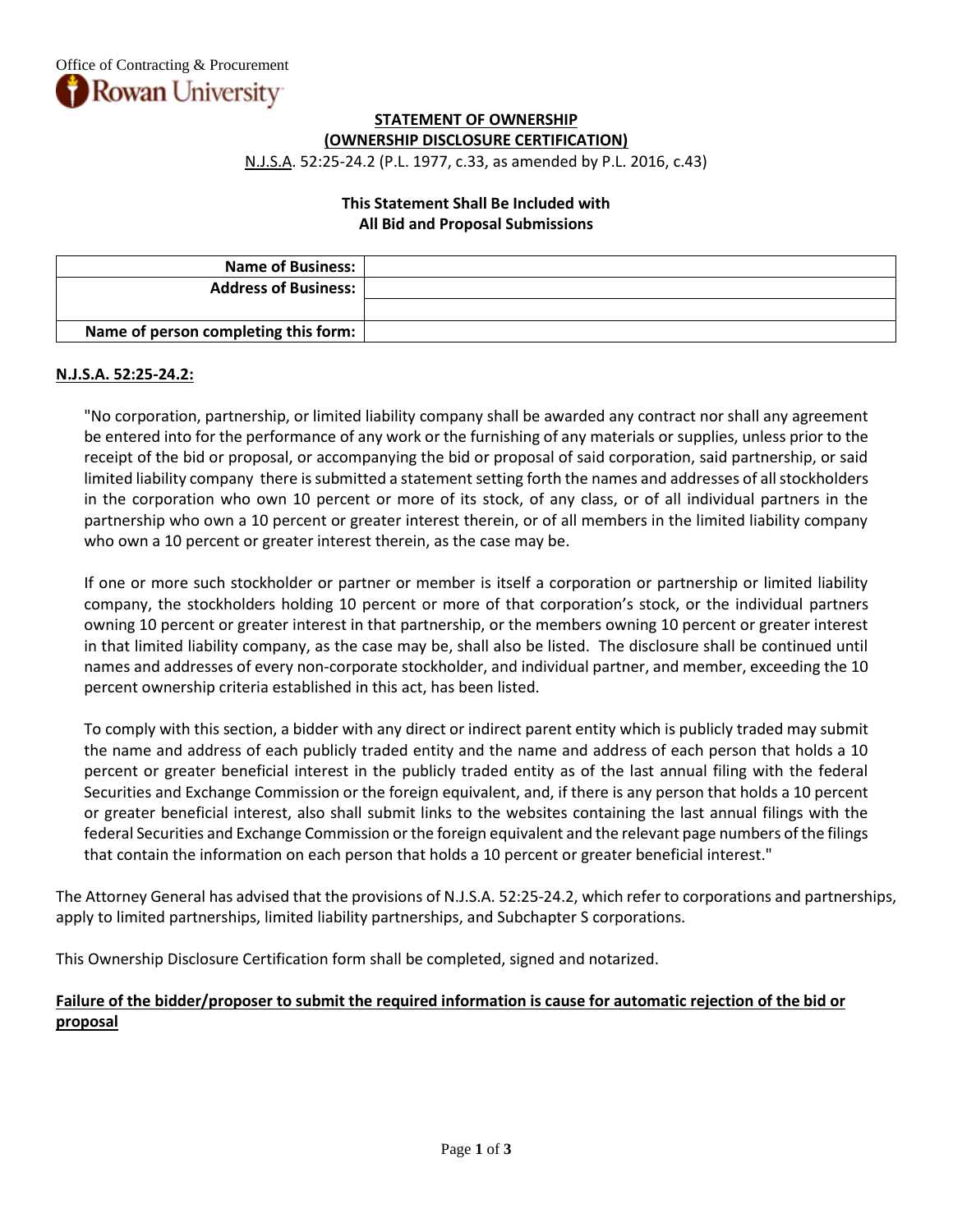

## **Part I**

### **Check the box that represents the type of business organization:**

- $\Box$  Sole Proprietorship (skip Parts II and III, sign and notarize at the end)
- $\Box$  Non-Profit Corporation (skip Parts II and III, sign and notarize at the end)
- ☐ Partnership ☐Limited Partnership ☐Limited Liability Partnership
- $\Box$  Limited Liability Company
- $\Box$  For-profit Corporation (including Subchapters C and S or Professional Corporation)
- $\Box$  Other (be specific):  $\Box$

## **Part II**

 $\Box$  I certify that the list below contains the names and addresses of all stockholders in the corporation who own 10% or more of its stock, of any class, or of all individual partners in the partnership who own a 10% or greater interest therein, or of all members in the limited liability company who own a 10% or greater interest therein, as the case may be.

## **OR**

 $\Box$  I certify that no one stockholder in the corporation owns 10% or more of its stock, of any class, or no individual partner in the partnership owns a 10% or greater interest therein, or that no member in the limited liability company owns a 10% or greater interest therein, as the case may be.

**Sign and notarize the form below, and, if necessary, complete the list below.** *Attach additional sheets necessary*

| Name:    | Name:    |  |
|----------|----------|--|
| Address: | Address: |  |
|          |          |  |
| Name:    | Name:    |  |
| Address: | Address: |  |
|          |          |  |
| Name:    | Name:    |  |
| Address: | Address: |  |
|          |          |  |
| Name:    | Name:    |  |
| Address: | Address: |  |
|          |          |  |
| Name:    | Name:    |  |
| Address: | Address: |  |
|          |          |  |
| Name:    | Name:    |  |
| Address: | Address: |  |
|          |          |  |
| Name:    | Name:    |  |
| Address: | Address: |  |
|          |          |  |